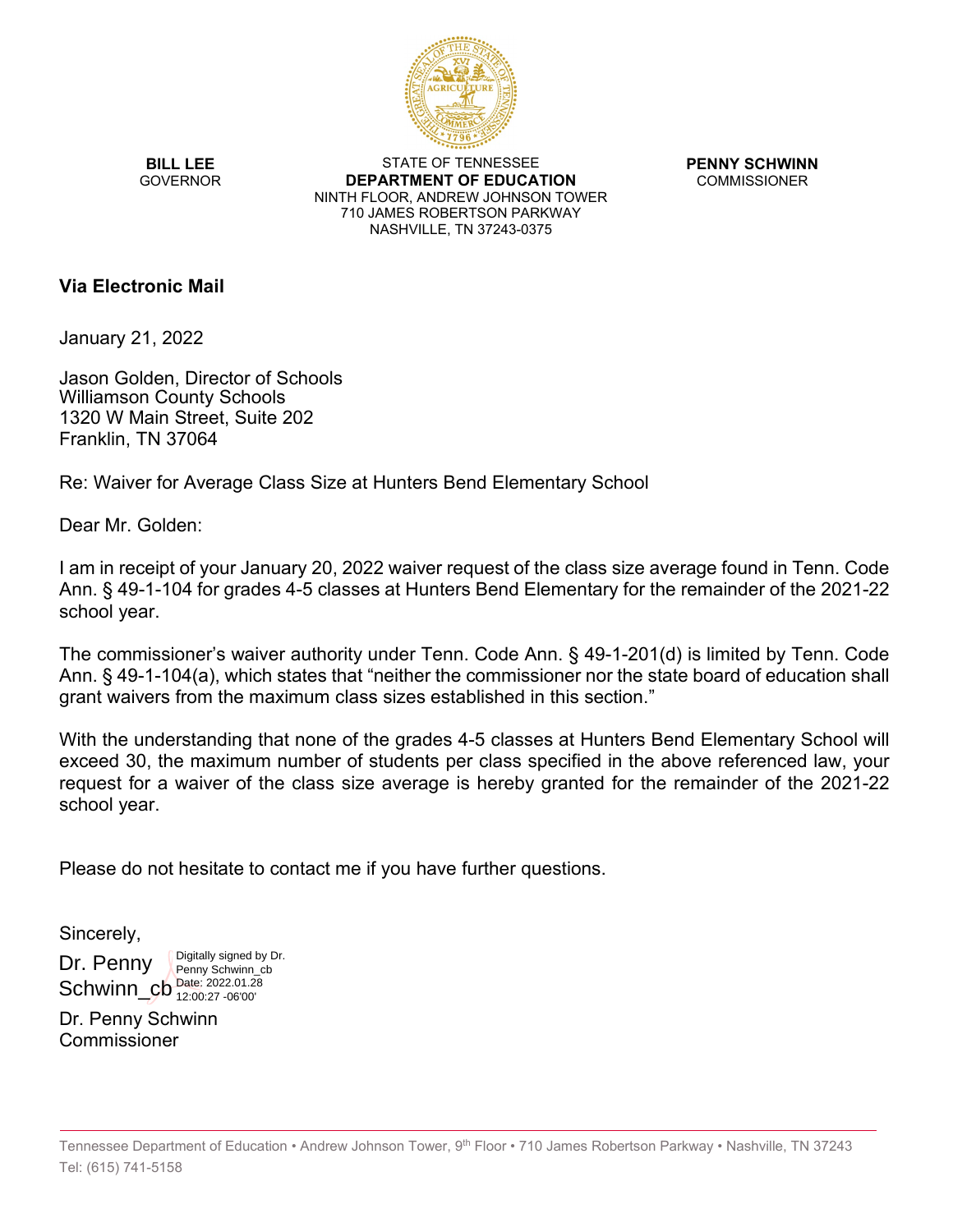

## Tennessee Department of Education - Office of The Commissioner

710 James Robertson Parkway - Andrew Johnson Tower, 9<sup>th</sup> Floor - Nashville, TN 37243

# **Local Education Agency Waiver Request**

Pursuant to Tennessee Code Annotated § 49-1-201(d), upon application by the local education agency for one (1) or more of its schools, the commissioner of education may waive any state board rule or statute that inhibits or hinders the LEA's ability to meet its goals or comply with its mission. Please submit completed forms to Commissioner.Schwinn@tn.gov. Following review by the commissioner, the district will be notified in writing if the waiver request is approved or denied. Unless otherwise stated, all waivers granted by the commissioner shall be granted for one year terms.

Waivers may not be granted by the commissioner for regulatory or statutory requirements related to:

- (A) Federal and state civil rights;
- (B) Federal, state and local health and safety;
- (C) Federal and state public records;
- (D) Immunizations;
- (E) Possession of weapons on school grounds;
- (F) Background checks and fingerprinting of personnel;
- (G) Federal and state special education services;
- (H) Student due process;
- (I) Parental rights;
- (J) Federal and state student assessment and accountability;
- (K) Open meetings;
- (L) Educators' due process rights;
- (M) Reductions in teachers' salaries;
- (N) Employee rights, salaries and benefits; and
- (O) Licensure of employees.

#### **Local Education Agency:**

**Williamson County Schools** 

#### **School Information (if applicable):**

| <b>School Name:</b><br><b>Hunters Bend Elementary</b> |                 |
|-------------------------------------------------------|-----------------|
| Street:<br>2121 Fieldstone Pkwy                       |                 |
| City: Franklin                                        | Zip Code: 37069 |